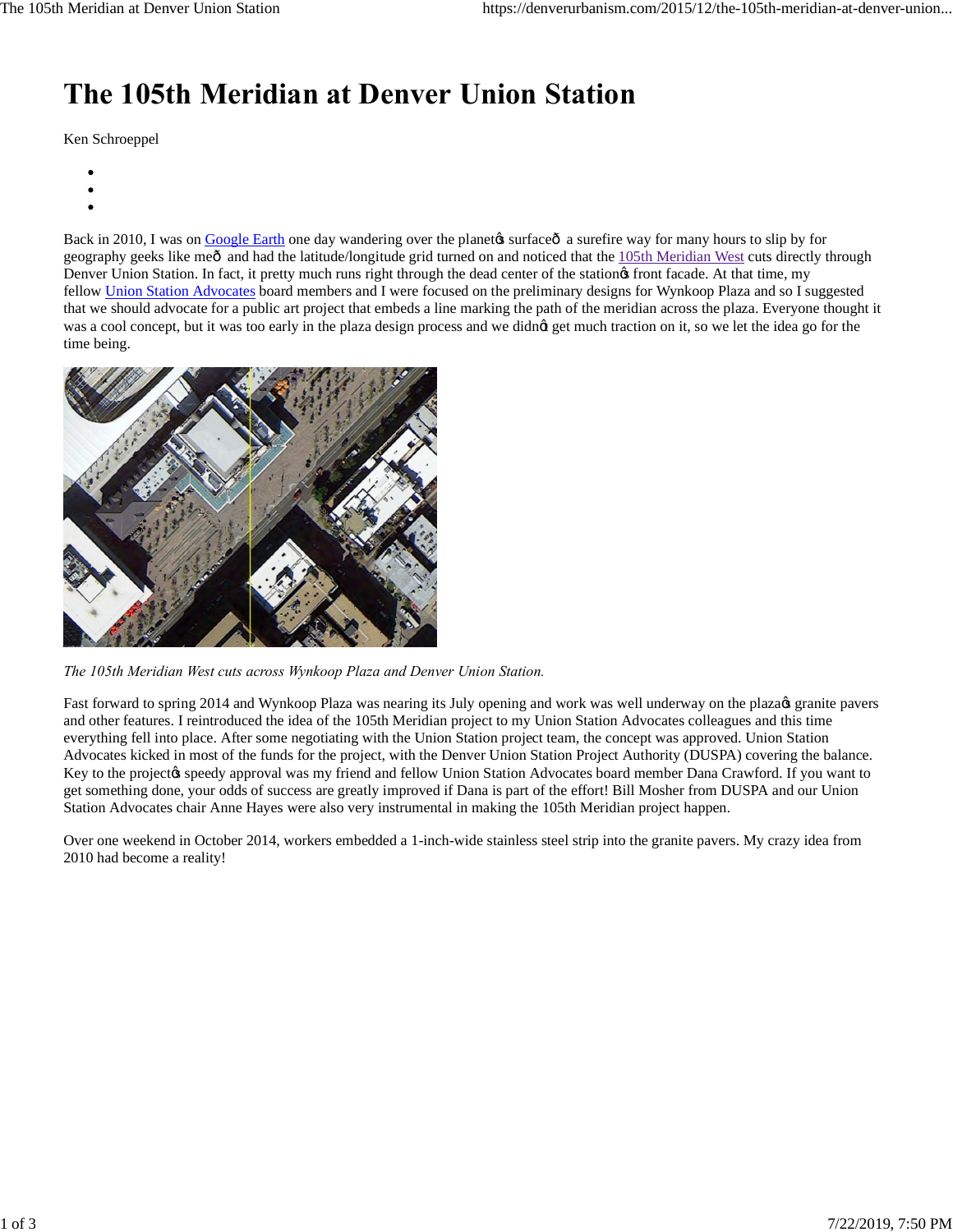

*The 105th Meridian West at Denver Union Station is marked by a 1-inch-wide stainless steel strip embedded in Wynkoop Plaza's granite pavers.*

The next issue to work on was the interpretive sign. Virtually no one would know what the line in the plaza represents unless we had some type of sign or marker explaining the situation. After several months of contemplating where the sign should go, what it should look like, how big it should be, etc., we finally settled on a sign to be mounted inside the south entry lobby of the historic station a few steps from where the line crosses in the plaza. I then did a bunch of research, learning more about meridians and time zones than I ever thought I& know, and wrote the text and developed the graphics for the interpretive sign. My friends and fellow blog contributors Ryan Dravitz and Derek Berardi helped out. Ryan provided the photo and Derek did the graphic design and layout for the sign. Dana Crawford and her team that manage the historic station paid for the interpretive sign and its installation.

The sign was installed in late November.



*Grant Adams (left) and Xavian Lahey (right) from Nine dot Arts help JDP from JDP Art (center) install the 105th Meridian sign inside*